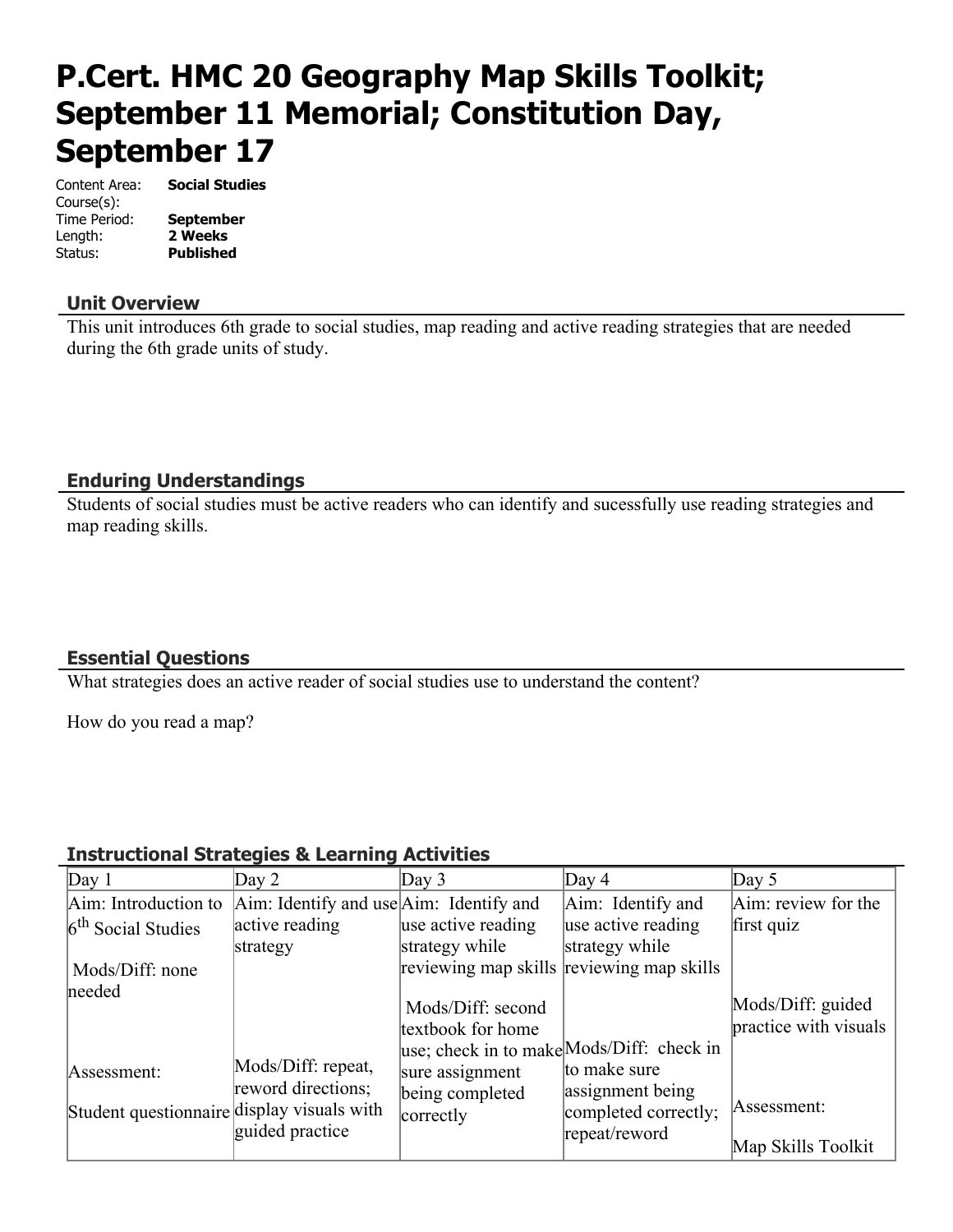|            |                                    |                 | directions                          | Vocab Sheet /4 |
|------------|------------------------------------|-----------------|-------------------------------------|----------------|
|            | Assessment:                        | Assessment:     |                                     |                |
| $\sqrt{2}$ | Student questionnaire Latitude and | Longitude sheet | Assessment:<br>Signed SS Info Sheet |                |
|            |                                    |                 |                                     |                |

| Day $6$             | September 11       | Constitution Day Sept.<br>$\binom{7}{ }$ |  |
|---------------------|--------------------|------------------------------------------|--|
| Aim: Assess Map     | Aim: To understand | Aim: To understand                       |  |
| Skills.             | and honor the      | and honor the                            |  |
|                     | significance of    | significance of                          |  |
| Mods/Diff: modified | September 11,      | Constitution Day.                        |  |
| quiz; repeat/reword | Patriot's Day      | Teach tolerance of                       |  |
| directions          |                    | Muslims/Islam                            |  |
|                     | Mods/Diff: none    |                                          |  |
|                     | needed             | Mods/Diff: none                          |  |
|                     |                    | needed                                   |  |
| Assessment:         | Assessment:        |                                          |  |
| Map Skills Quiz;    | Discussion         |                                          |  |
|                     |                    | Assessment:                              |  |
| <b>KWL</b> chart    |                    |                                          |  |
|                     |                    | Crossword puzzle                         |  |
|                     |                    |                                          |  |
|                     |                    |                                          |  |
|                     |                    |                                          |  |
|                     |                    |                                          |  |

## **Integration of 21st Century Themes and Career Exploration**

Teach map reading skills

| CRP.K-12.CRP2.1 | Career-ready individuals readily access and use the knowledge and skills acquired through<br>experience and education to be more productive. They make connections between<br>abstract concepts with real-world applications, and they make correct insights about when<br>it is appropriate to apply the use of an academic skill in a workplace situation. |
|-----------------|--------------------------------------------------------------------------------------------------------------------------------------------------------------------------------------------------------------------------------------------------------------------------------------------------------------------------------------------------------------|
| CRP.K-12.CRP1.1 | Career-ready individuals understand the obligations and responsibilities of being a<br>member of a community, and they demonstrate this understanding every day through<br>their interactions with others. They are conscientious of the impacts of their decisions on                                                                                       |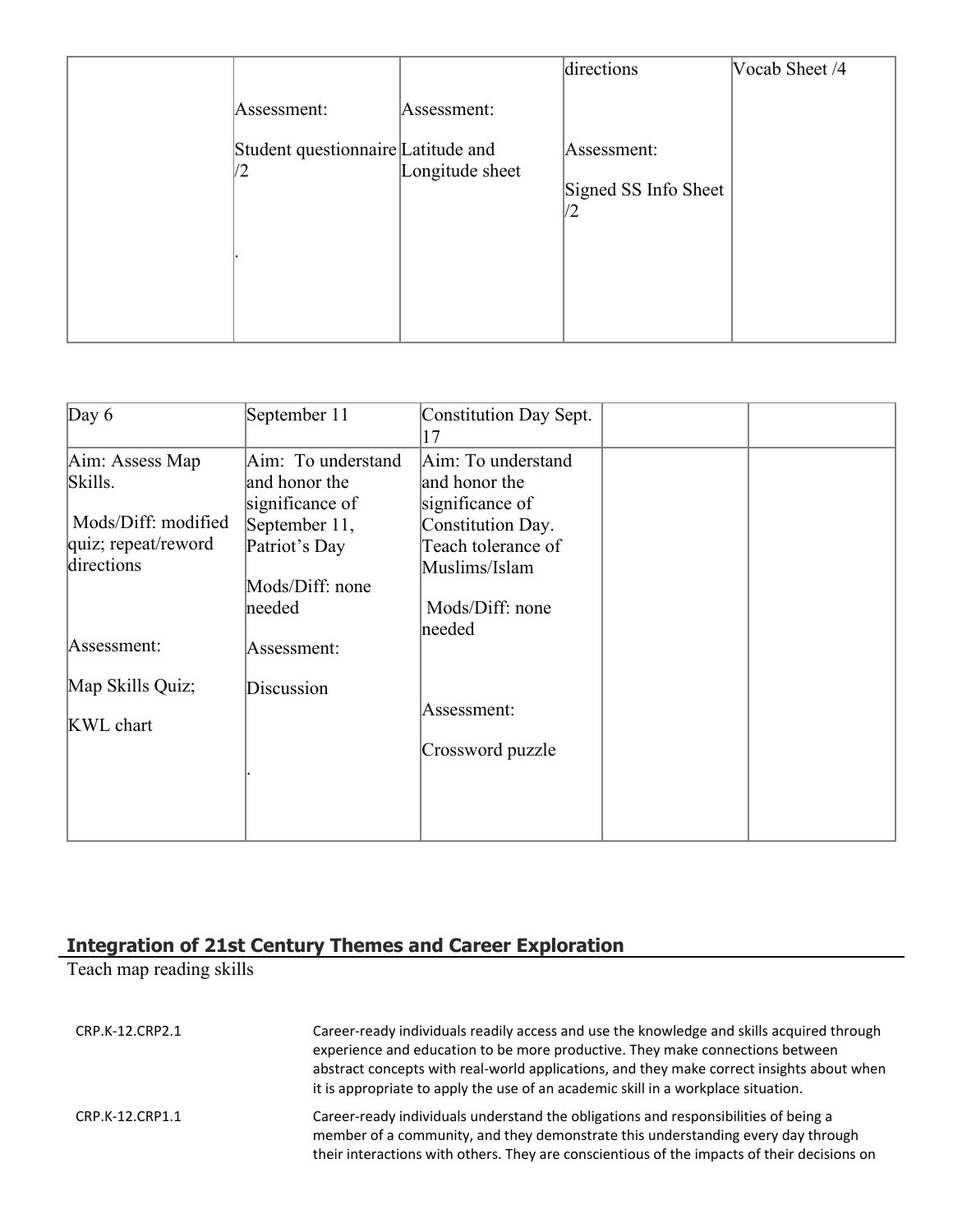|                 | others and the environment around them. They think about the near-term and long-term<br>consequences of their actions and seek to act in ways that contribute to the betterment of<br>their teams, families, community and workplace. They are reliable and consistent in going<br>beyond the minimum expectation and in participating in activities that serve the greater<br>good.                                                                                                                                                                                                                                                                                              |
|-----------------|-----------------------------------------------------------------------------------------------------------------------------------------------------------------------------------------------------------------------------------------------------------------------------------------------------------------------------------------------------------------------------------------------------------------------------------------------------------------------------------------------------------------------------------------------------------------------------------------------------------------------------------------------------------------------------------|
| CRP.K-12.CRP4.1 | Career-ready individuals communicate thoughts, ideas, and action plans with clarity,<br>whether using written, verbal, and/or visual methods. They communicate in the workplace<br>with clarity and purpose to make maximum use of their own and others' time. They are<br>excellent writers; they master conventions, word choice, and organization, and use<br>effective tone and presentation skills to articulate ideas. They are skilled at interacting<br>with others; they are active listeners and speak clearly and with purpose. Career-ready<br>individuals think about the audience for their communication and prepare accordingly to<br>ensure the desired outcome. |

## **Technology Integration**

Use of online maps;

Google Classroom

TECH.8.1.8.A.CS1 Understand and use technology systems.

## **Interdisciplinary Connections**

| LA.6-8.CCSS.ELA-Literacy.CCRA.R.1 | Read closely to determine what the text says explicitly and to make logical inferences from<br>it; cite specific textual evidence when writing or speaking to support conclusions drawn<br>from the text. |
|-----------------------------------|-----------------------------------------------------------------------------------------------------------------------------------------------------------------------------------------------------------|
| LA.6-8.CCSS.ELA-Literacy.CCRA.R.2 | Determine central ideas or themes of a text and analyze their development; summarize<br>the key supporting details and ideas.                                                                             |
| LA.6-8.CCSS.ELA-Literacy.CCRA.R.4 | Interpret words and phrases as they are used in a text, including determining technical,<br>connotative, and figurative meanings, and analyze how specific word choices shape<br>meaning or tone.         |
| LA.6-8.CCSS.ELA-Literacy.CCRA.R.5 | Analyze the structure of texts, including how specific sentences, paragraphs, and larger<br>portions of the text (e.g., a section, chapter, scene, or stanza) relate to each other and the<br>whole.      |

#### **Differentiation**

Mods/Diff: repeat, reword directions; display visuals with guided practice

Mods/Diff: check in to make sure assignment being completed correctly; repeat/reword directions

Mods/Diff: second textbook for home use; check in to make sure assignment being completed correctly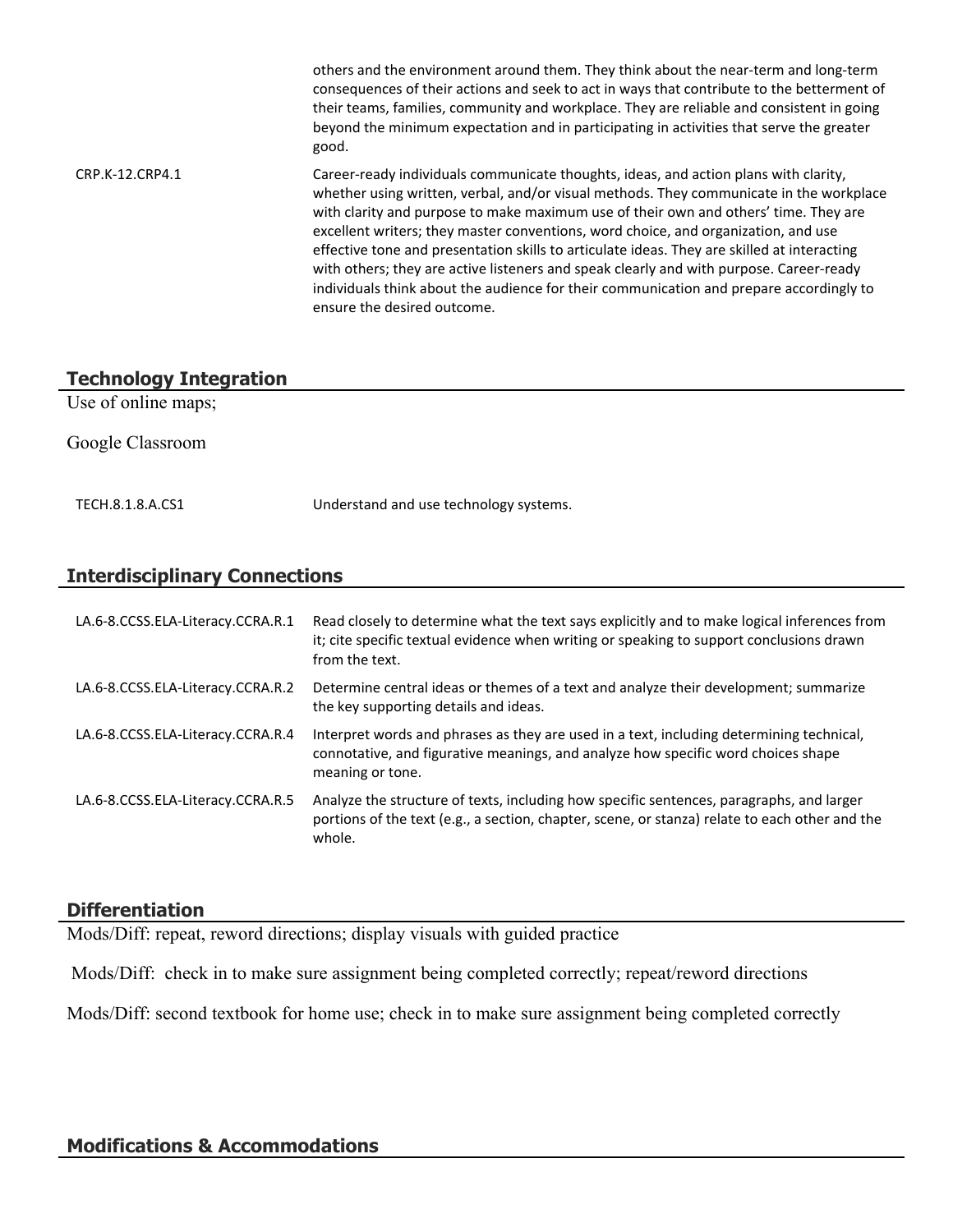See Diff/mod. as listed above.

## **Benchmark Assessments**

Sentence construction pretest; stem usage

## **Formative Assessments**

See assessments as listed in the above lesson plans.

## **Summative Assessments**

Map skill quizzes as outlined above.

#### **Instructional Materials**

As noted in above lesson plan.

## **Standards**

| CCSS.ELA-Literacy.RH.6-8.4               | Determine the meaning of words and phrases as they are used in a text, including<br>vocabulary specific to domains related to history/social studies.                                                            |
|------------------------------------------|------------------------------------------------------------------------------------------------------------------------------------------------------------------------------------------------------------------|
| CCSS.ELA-Literacy.RH.6-8.7               | Integrate visual information (e.g., in charts, graphs, photographs, videos, or maps) with<br>other information in print and digital texts.                                                                       |
| CCSS.ELA-Literacy.RH.6-8.10              | By the end of grade 8, read and comprehend history/social studies texts in the grades 6–8<br>text complexity band independently and proficiently.                                                                |
| LA.6-8.CCSS.ELA-Literacy.WHST.6-<br>8.4  | Produce clear and coherent writing in which the development, organization, and style are<br>appropriate to task, purpose, and audience.                                                                          |
| LA.6-8.CCSS.ELA-Literacy.WHST.6-<br>8.10 | Write routinely over extended time frames (time for reflection and revision) and shorter<br>time frames (a single sitting or a day or two) for a range of discipline-specific tasks,<br>purposes, and audiences. |
|                                          | Writing                                                                                                                                                                                                          |
| SOC.6.2.8.B.2.a                          | Determine the extent to which geography influenced settlement, the development of                                                                                                                                |